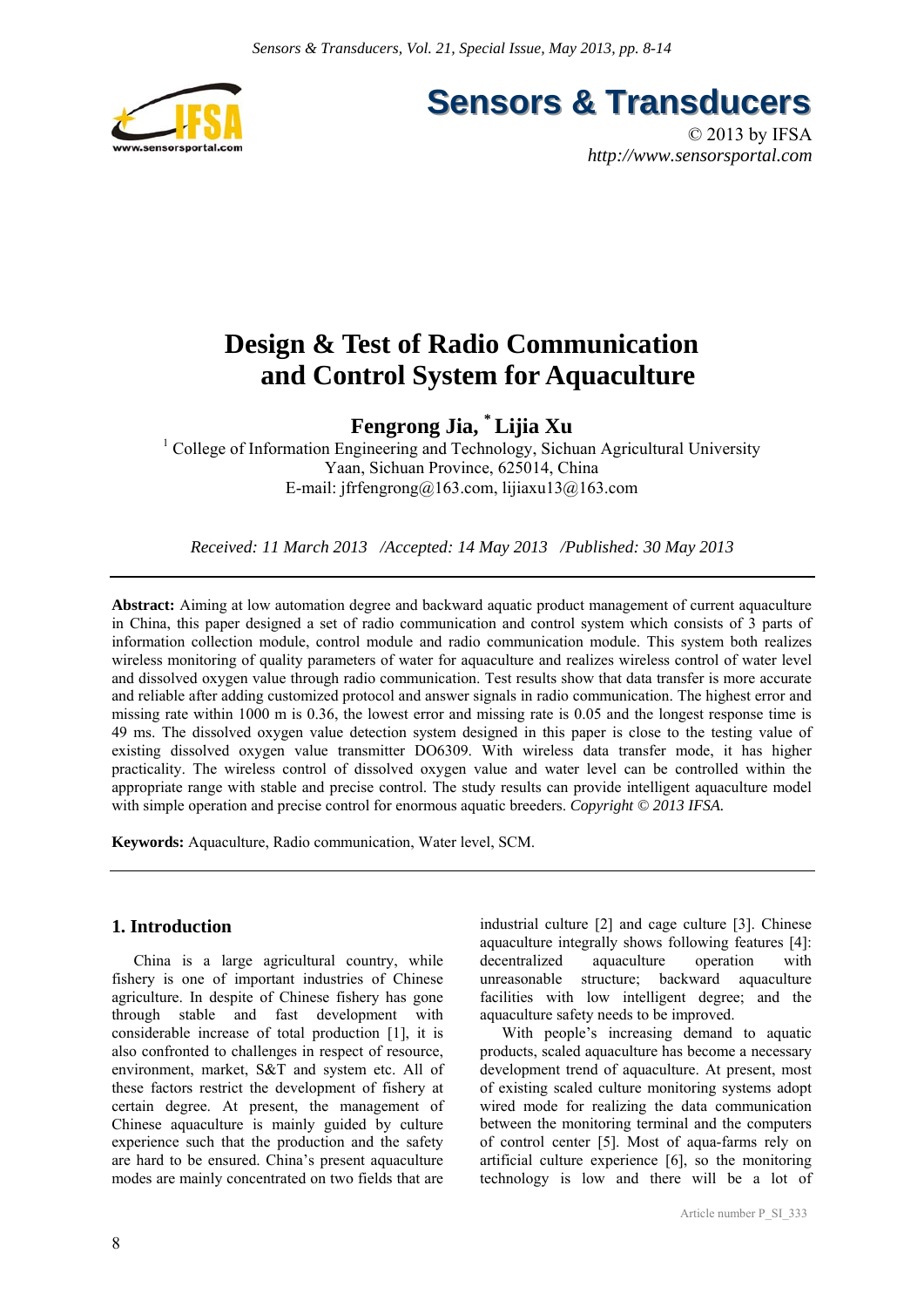monitoring points and complex wiring when the culture area is larger. Nowadays, some culture monitoring systems have introduced the wireless sensor network technology and partially solved above problems [7]. There are now aquaculture monitoring systems realized automatic monitoring [8] to water level, temperature, pH and dissolved oxygen, which has important significance of scientific culture to farmers, but its cost is high and the intelligent degree and scientific management need to be promoted.

This paper therefore designed a set of radio communication and control system for aquaculture. This design adopts radio communication and sensor networking technology, which has lower cost and easier expansibility than wired, GPRS and GSM data transfer as well as realizes wireless intelligent control to water level and dissolved oxygen value so as to realize more precise and scientific control and reduce energy consumption. This system is mainly suitable for middle and large aquaculture farmers.

## **2. System Structure**

The radio communication control system designed in this paper mainly consists of radio communication module, information collection module and control module. Its structure drawing is shown as Fig. 1. The information collection module collects parameters of the water quality of culture pond in real time and sends the collected information such as water level, dissolved oxygen value, temperature and pH value to the host computer through APC220 after such information are pretreated by single chip micro (SCM) STC89C52; and the host computer will display the collected data on human-machine interface after processing such as temperature compensation and error correction. In the event that the collected parameters are outside the preset range, it will alarm through the alarm promoting circuit; meanwhile, the host computer will send the control information to SCM STC89C52 through APC220 in order to utilize the SCM to control the aerator and the pond's water level and so on.



Fig. 1. System structure drawing.

## **3. Design of Radio Communication**

This system adopts APC220-43 multichannel micro-power embedded wireless data transmission module whose communication channel is halfduplex and the module is embedded with high-speed SCM and high-performance radio chip with 1200 m radio transfer range and strong interference rejection. The host computer has to be connected with APC220-43 by RS232 to UART/TTL interface converter board as shown in Fig. 1. The serial port is initialized as 9600 Baud rate, 8 data bits and 0 check bit.

The design of this system demands not less than 2 APC220-43 modules and comprises a master station APC220-43 and multiple slave stations APC220. When the host computer gives information, the master station APC220 will send a

set of binary code i.e. a frame of data. According to the function of each part, they are divided into 3 parts that are address code, data code and stop signal code. As a communication station, each APC220 module has a unique address code. When the master station sends signals, all of slave stations unconditionally receives that and compares the received address code with local address code. If the address codes are different from each other, the data will be rejected without response; if the address codes are identical, the data code will be matched with defined ones. When the stop signal code is received after successful matching, it will set corresponding flag bit and simultaneously implement corresponding program and reset flag bit. The flow chart of the slave station receives control command is shown as Fig. 2.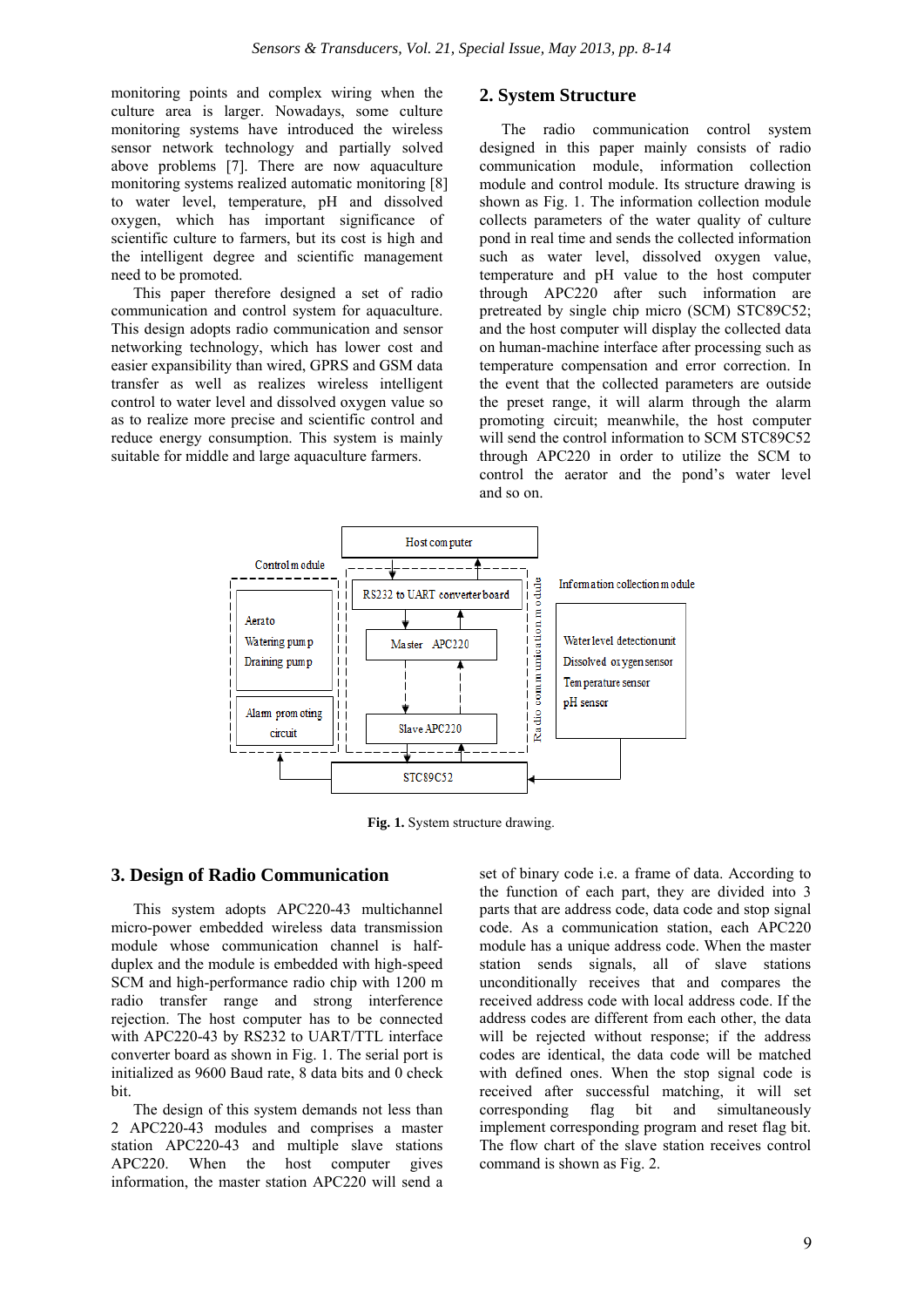

**Fig. 2.** Flow chart of the slave station receives control command.

In order to strengthen the reliability of the system, answer signal will be returned after all flag bits set by slave stations enter implementation program. The host computer will send the same signal once at 1s interval until it receives the answer signal. If there is no answer signal after sending 3 times, it will give alarm. There are two methods for SCM STC89C52 to send the collected data, of which one is sending collected data once at certain time interval (the time can be customized) to the host computer and display e.g. pH value, dissolved oxygen value and temperature value etc., the other is sending signal when collected signal changes. Taking the water level information for instance, at the beginning of change, it sends normal signal to the host computer for displaying normal water level information, when higher or lower water level is detected, it will send corresponding signal to the host computer for displaying alarm signal until normal signal is received. The mode that the host computer receives collected data is similar to the mode that the lower computer receives control signal. But their difference is that the host computer, upon receiving data, firstly detects the flag bits in data information before reading and displaying data (main functions of flag bit are marking start bit and end bit of data as well as explaining what data value is collected).

#### **4. Design of Control System**

#### **4.1. Design & Principle of Water Level Control Hardware**

The water control unit consists of watering equipment, draining equipment, water level detection circuit and SCM (STC89C52). The control principle of water level detection is shown as Fig. 3.



**Fig. 3.** Schematic of control of water level detection.

The watering equipment comprises of watering relay and watering pump; the draining equipment comprises of draining relay and draining pump; the water level detection circuit is used for detecting the water level of pond; and the SCM is used for implementing water level adjusting commands, controlling open and close of watering relay and draining relay, and then controlling the start and stop of watering pump and draining pump. The water level information obtained is sent to the host computer via APC220-43 module, and then the host computer generates draining command or watering command according to such information.

The water level detection circuit comprises a piece of detecting bar with insulated shell, on which there are detecting points A, B and C that are composed of metal conductor. The three detecting points are respectively connected with ports P0.0, P0.1 and P0.2 of SCM through three conductors a, b and c; the three conductors a, b and c are respectively grounded through a 4 k $\Omega$  resistance; SCM respectively exports high and low electrical level to draining relay and watering relay through ports of P0.3 and P0.4 in order to control closing and opening of corresponding pump. When water level is detected, vertically immerse the detecting bar into water and make positions of three detecting points A, B and C respectively on dividing points of high level, normal level and low level. The water to be detected is applied 5 V voltage; utilizing the conducting property of water, when the detecting point is immersed into water, it will be powered by 5 V voltages, and then the port of the SCM connected with such detecting point will input high electrical level, otherwise it will input low electrical level. Therefore, which detecting point is immersed into water can be determined according to high or low of input electrical level of SCM port so as to get the information of water level, and then SCM's P0.3 and P0.4 ports export corresponding high or low electrical level to control actions of two relays in order to control opening or closing of corresponding water pump for adjusting the water level. The relationship between water level detection signals of SCM's P0.0~P0.4 ports and output control is shown as Table 1, of which 0 refers to low electrical level and 1 refers to high electrical level.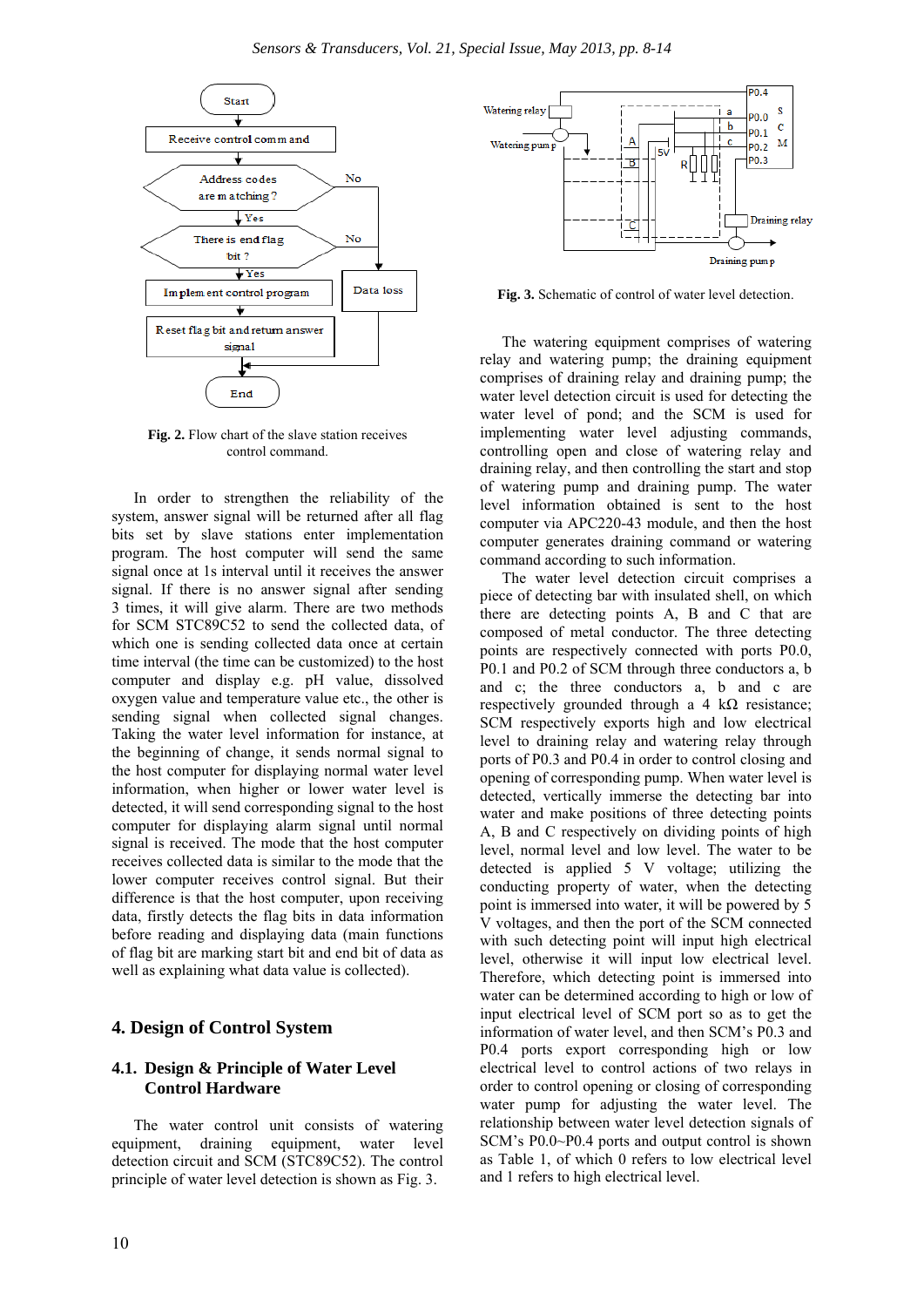**Table 1.** The relationship between water level detection signals of SCM's P0.0~P0.4 ports and output control.

| P <sub>0.0(a)</sub> | P <sub>0.1(b)</sub> | P <sub>0.2(c)</sub> | Water level        | <b>PO.3</b><br>(Draining relay) | <b>P0.4</b><br>(Watering relay) | <b>Function</b> |
|---------------------|---------------------|---------------------|--------------------|---------------------------------|---------------------------------|-----------------|
|                     |                     |                     | High water level   |                                 |                                 | Draining        |
|                     |                     |                     | Normal water level |                                 |                                 | No operation    |
|                     |                     |                     | Low water level    |                                 |                                 | Watering        |

#### **4.2. Design of Water Level Control Program**

The water level control command can be sent by the host computer and the SCM can also self control according to the detected water level information, but the host computer control is preferential. When SCM detects the signal of normal water level, it will send signal of normal water level to the host computer through APC220-43; in case of high water level, it will send signal of high water level to the host computer, meanwhile P0.3 exports low electrical level and P0.4 exports high electrical level to perform drainage operation. When the water level returns to normal, it will send signal of normal water level and stop draining. The control principle for low water level is similar. Water of normal fish pond is changed once per 10~15 days, about 1/3 of pond water amount will be changed each time and massive drainage and irrigation is prohibited [9]. The host computer sends water changing command and the SCM returns water changing answer signal to the host computer and performs drawing action upon receiving such command; when the water level is lower than point C, SCM stops draining and performs watering operation until water level is normal, and then it sends water changing completion information to the host computer; if the host computer receives no water changing answer signal after sending command for 3 times, it will send alarm signal. The flow chart of host computer controls water changing is shown as Fig. 4. The principle that host computer controls draining and watering is similar to that of control of water changing.

#### **4.3. Realization of Detection of Dissolved Oxygen Value**

The dissolved oxygen sensor adopted in design of this paper is polarographic oxygen electrode that utilizes galvanometry to determine dissolved oxygen amount. The current value determined on the electrode of dissolved oxygen sensor is at μA level which cannot be directly input into analog-digital conversion (A/D) conversion circuit, but has to be converted into voltage signal by conversion circuit and amplified to 0~5 V voltage before entering A/D conversion. This paper designed a current-voltage conversion circuit by adopting precise amplifier MAX472. The current-voltage conversion circuit is shown as Fig. 5.



**Fig. 4.** Flow chart of host computer controls water changing.



**Fig. 5.** Current-voltage conversion circuit.

There is internal structure of MAX472 inside the solid line box, of which A1 and A2 are operational amplifiers that forms differential input and can strengthen interference rejection and increase measurement accuracy of low current signal; both Q1 and Q2 are transistors; COMP is comparator; on the outside of the solid box, there is external resistance circuit designed according to system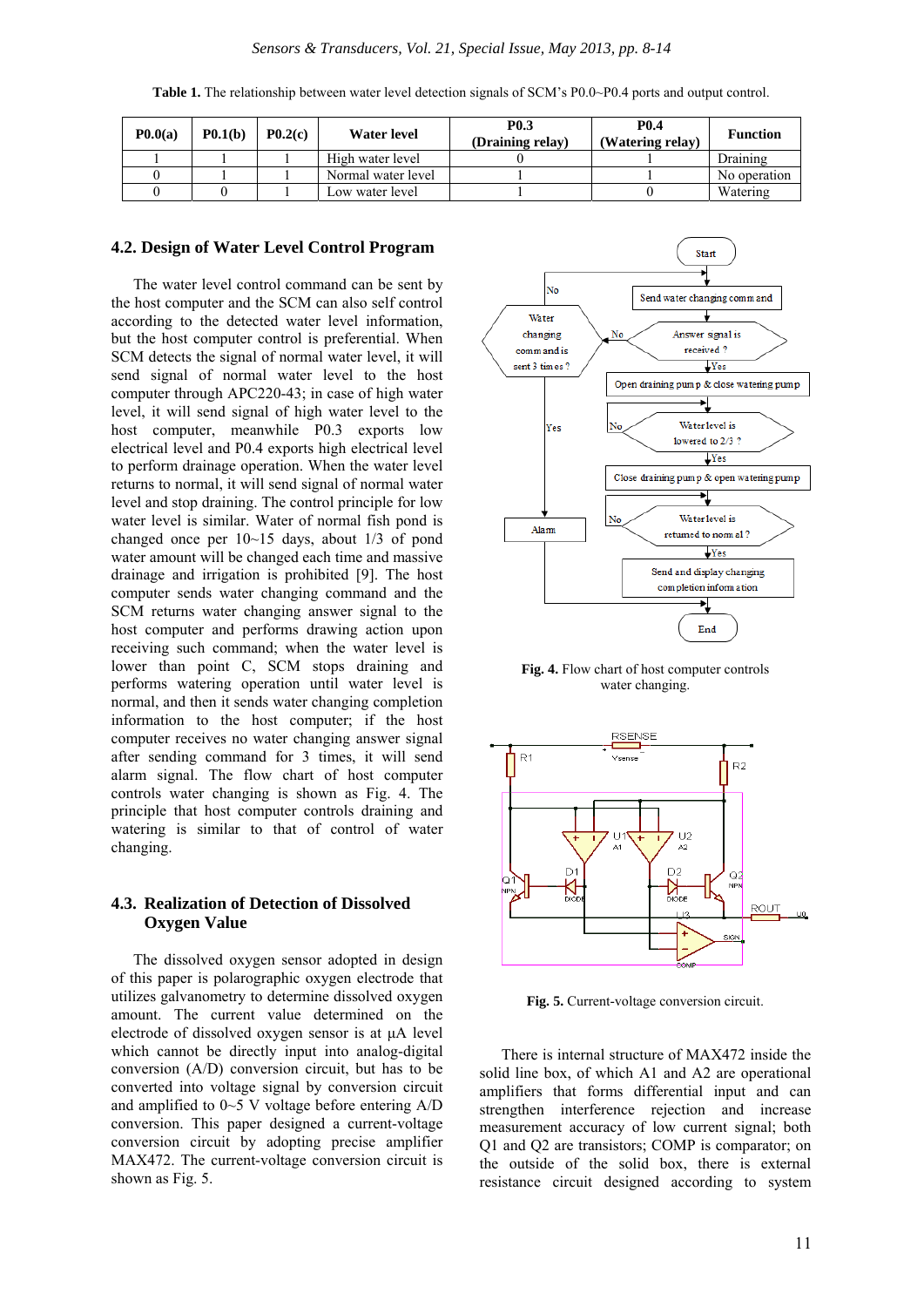requirements, of which RSENSE is the current sampling resistance. Due to the impedance of the measuring electrode is very high (normally above meg-ohm) and ordinary amplifying circuit cannot meet requirements of high input impedance, this design uses INA118 to increase the input impedance of amplifying circuit. There is an amplifying structure made up of three operational amplifiers inside INA118 and gain at different levels can be realized through external regulating resistance. The voltage amplifying circuit is shown as Fig. 6. Pins 1 and 8 in the figure externally connect resistance RG for changing gain G of amplifier INA118; pins 2 and 3 respectively connect the cathode and the anode of amplified electric potential signal; pins 4 and 7 respectively connect  $-5$  V and  $+5$  V power source and ground via decoupling capacitors C5 and C4; and pin 5 connects bias voltage. The electric potential signals from pins 2 and 3 can be converted into potential signals within  $0 \sim 5$  V after they are amplified to G times by INA118 and combined with the bias voltage from pin 5; this converted electric potential signal is finally exported by pin 6, and then A/D conversion is performed by ADC0809.



**Fig. 6.** Voltage amplifying circuit.

#### **4.4. Detection of Dissolved Oxygen Value and Design of Control Program**

The electric current signal collected by dissolved oxygen sensor is amplified to  $0\nightharpoonup$  5 V voltage signal after passing current-voltage conversion circuit and then passing signal amplifying circuit. The voltage signal enters A/D conversion circuit and preliminarily processed by SCM, and then it is sent to the host computer by APC220-43. The host computer will carry out temperature compensation and error correction to dissolved oxygen value according to the temperature value currently collected. The host computer displays the obtained dissolved oxygen value on human-machine interface and makes comparison with the lower limit set by the system. If the value is smaller than the lower limit, the host computer will send aerator starting

command and alarm. Upon correctly receiving such command, the SCM will close the normally open contact terminal of relay to make the aerator operate; when the dissolved oxygen value of pond reaches to the upper limit set by the system, the host computer will automatically give aerator shutting command and SCM will control the aerator to stop working. Dissolved oxygen value detection and control flow chart is shown as Fig. 7.



**Fig. 7.** Dissolved oxygen value detection and control flow chart.

#### **5. Testing & Measurement**

#### **5.1. Test Conditions**

This system was applied in the fishery experimental park of Sichuan Agricultural University upon completion of design. A 10  $m \times 8$  m area and 1.5 m depth pond within the park was taken and 15 kg carp fry was put into the pond. By field survey, the distance between the monitoring room and the fishpond is about 900 m. The radio communication system was tested before testing the system. The test was performed during 1 Jan. 2012 to 2 Jan. 2012 and mainly on missing and error rate of data transfer, response time and transfer distance. The whole system was tested during 1 Mar. 2012 to 30 Sep. 2012 and mainly on system's water quality detection precision and controlling effect of each controlled value.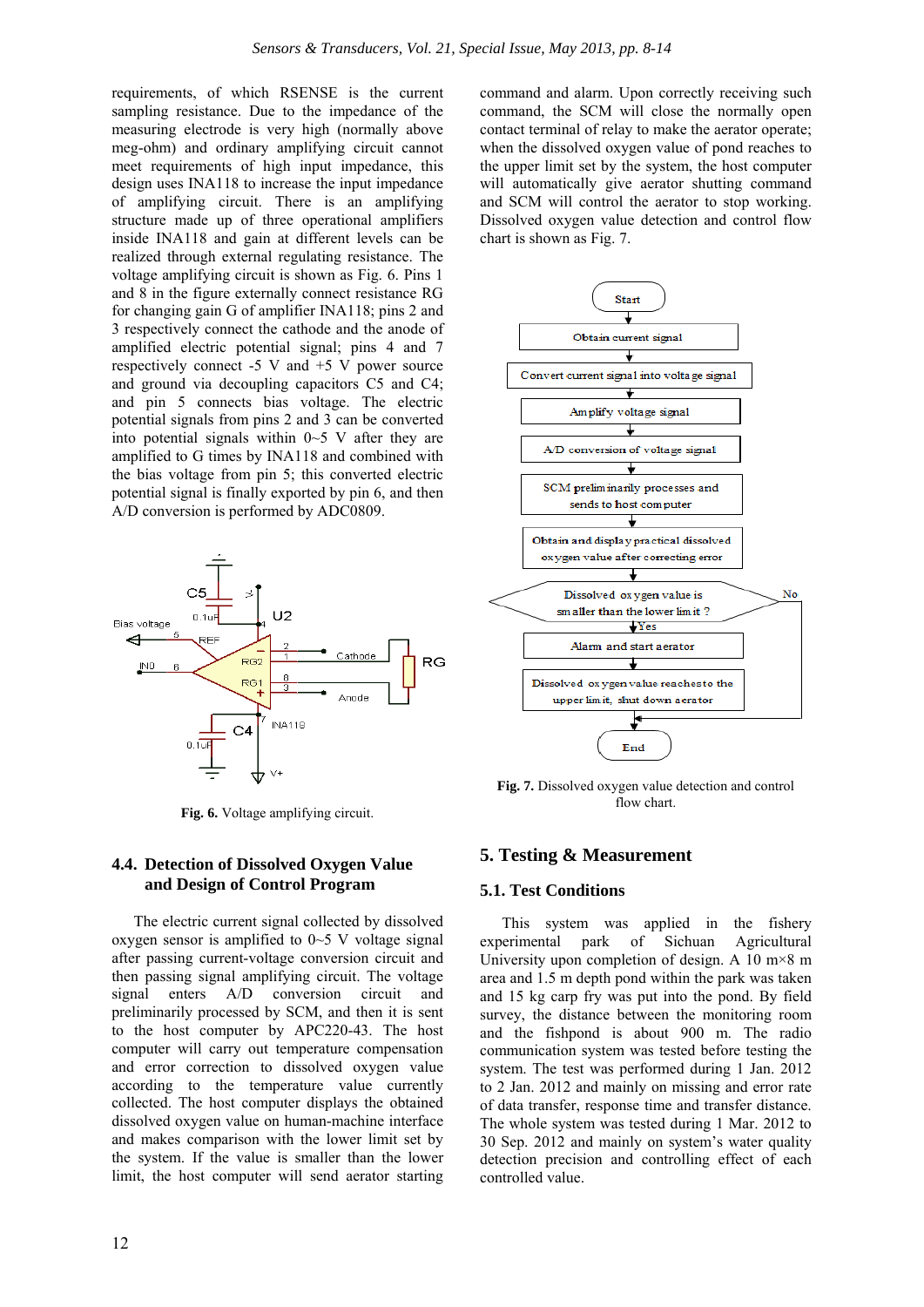#### **5.2. Result & Analysis**

The performance test of radio communication is shown as Table 2. With respect to data in table under each monitoring distance, each kind of control command was sent 100 times and record the times of sending failure and finally take an average, i.e. the error and missing rate of data transfer in table is the times of error in data transfer of 100 times. It is known from table 2 that the transfer distance of this radio communication system can reach 1000m with short control response time, low and stable data transfer error and missing rate such that the controlling and information communication requirements of this system can be satisfied.

**Table 2.** Table of performance test of radio communication system.

| <b>Monitoring</b><br>distance /m | Oxygenation<br>response<br>time /ms | Water<br>level<br>control<br>response<br>time /ms | <b>Error</b> and<br>missing<br>rate of<br>data<br>transfer<br>/9/0 |
|----------------------------------|-------------------------------------|---------------------------------------------------|--------------------------------------------------------------------|
| 100                              | 16                                  | 15                                                | 0.05                                                               |
| 300                              | 18                                  | 19                                                | 0.08                                                               |
| 500                              | 22                                  | 22                                                | 0.12                                                               |
| 700                              | 27                                  | 25                                                | 0.18                                                               |
| 800                              | 33                                  | 35                                                | 0.25                                                               |
| 900                              | 38                                  | 39                                                | 0.30                                                               |
| 1000                             | 48                                  | 49                                                | 0.36                                                               |
| 1100                             | 53                                  | 56                                                | 0.52                                                               |

Dissolved oxygen values under different temperature were tested and the results are shown in Table 3. It can know from data of this table that the test value of dissolved oxygen value detection system is similar to the test value of dissolved oxygen value transmitter DO6309, but the cost of polarographic oxygen electrode adopted is lower and existing dissolved oxygen value transmitter normally collects data by wired method that cannot meet requirements of this system.

**Table 3.** Test table of dissolved oxygen value detection system.

| Temperature    | <b>Test value of</b><br>DO6309 /ppm | Test value of<br>this system<br>/ppm |
|----------------|-------------------------------------|--------------------------------------|
| 0 °C           | 13.55                               | 13.52                                |
| $5^{\circ}$ C  | 11.81                               | 11.77                                |
| $10^{\circ}$ C | 10.50                               | 10.51                                |
| 15 °C          | 9.52                                | 9.40                                 |
| 20 °C          | 8.71                                | 8.77                                 |
| 25 °C          | 7.70                                | 7.82                                 |
| 30 °C          | 7.00                                | 7.10                                 |
| $35^{\circ}$ C | 6.48                                | 6.51                                 |

For carp, the suitable temperature is  $25^{\circ}$ C ~32<sup>o</sup>C and the optimal dissolved oxygen value is 6.5 mg/L. During continuous 24 h, the dissolved oxygen in water must be above 5 mg/l in more than 16 h and it cannot be under 3 mg/l at any time [10], the water depth is 1.2~1.5 m. Data at 0:00, 8:00, 12:00, 16:00 and 20:00 per day were recorded during the experiment period in order to get average value at each time point for carrying out analysis. Dissolved oxygen value and condition of water level control is shown as table 4. It can be seen from table 5 that the control results of this system during 180 days of experiment were accurate and stable.

| <b>Table 4.</b> Dissolved oxygen value and water |  |
|--------------------------------------------------|--|
| level control test.                              |  |

| <b>Time</b> | <b>Dissolved</b><br>oxygen value<br>(mg/L) | <b>Water level</b><br>(m) |
|-------------|--------------------------------------------|---------------------------|
| 0:00        | 5.6                                        | 1.2                       |
| 8:00        | 6.5                                        | 1.29                      |
| 12:00       | 6.4                                        | 1.33                      |
| 16:00       | 6.6                                        | 1.30                      |
| 20:00       | 67                                         | 1.32                      |

## **6. Conclusions**

Aiming at disadvantages of onsite wired monitoring system that is massively applied at present, the radio communication and control system for aquaculture designed in this paper realized wireless communication and control so as to avoid disadvantages of hard to network, uneasy to expand and high cost. Data transfer is more accurate and reliable after adding customized protocol and answer signal in radio communication. The highest error and missing rate within 1000 m is merely 0.36, the lowest error and missing rate is 0.05 and the longest response time is 49 ms. After temperature compensation and error correction is added to dissolved oxygen value detection system designed in this paper, its measured value is close to the testing value of existing dissolved oxygen value transmitter DO6309 and it adopts wireless data transfer mode that meets the requirement of this system. The wireless control of dissolved oxygen value and water level can be controlled within the appropriate range with stable and precise control.

## **Acknowledgements**

This paper was funded by the Natural Science Project of Sichuan Education Department under Grant 12ZA277 and the interest plan of College student's scientific research training under Grant 2011083.